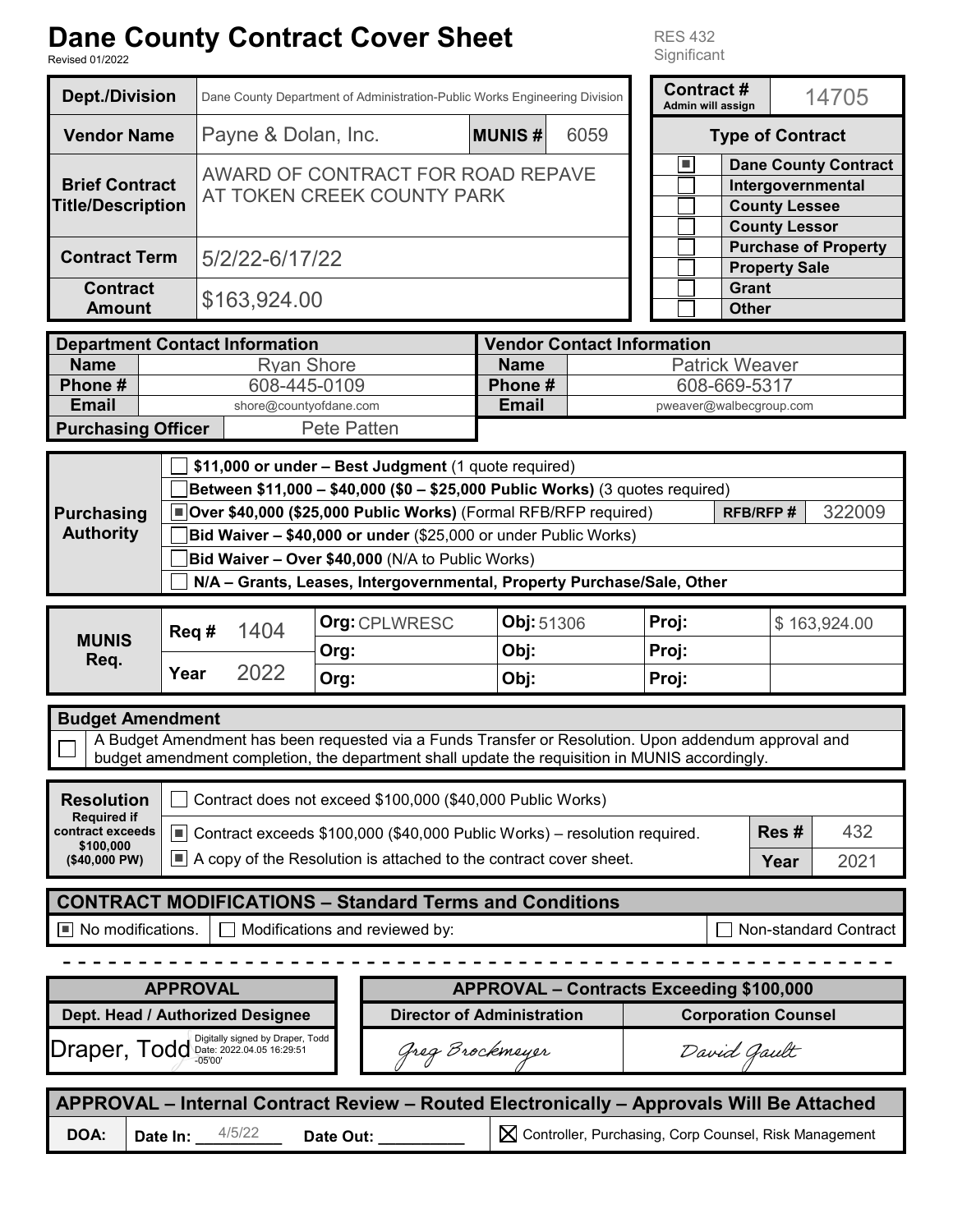# **Goldade, Michelle**

| From:<br>Sent:<br>To:<br>Cc:<br>Subject:<br><b>Attachments:</b> | Goldade, Michelle<br>Thursday, April 7, 2022 4:09 PM<br>Hicklin, Charles; Patten (Purchasing), Peter; Gault, David; Lowndes, Daniel<br>Stavn, Stephanie; Oby, Joe<br>Contract #14705<br>14705.pdf |                           |                            |  |  |  |  |  |
|-----------------------------------------------------------------|---------------------------------------------------------------------------------------------------------------------------------------------------------------------------------------------------|---------------------------|----------------------------|--|--|--|--|--|
| <b>Tracking:</b>                                                | <b>Recipient</b>                                                                                                                                                                                  | Read                      | <b>Response</b>            |  |  |  |  |  |
|                                                                 | Hicklin, Charles                                                                                                                                                                                  | Read: 4/7/2022 4:56 PM    | Approve: 4/7/2022 4:56 PM  |  |  |  |  |  |
|                                                                 | Patten (Purchasing), Peter                                                                                                                                                                        |                           | Approve: 4/8/2022 11:03 AM |  |  |  |  |  |
|                                                                 | Gault, David                                                                                                                                                                                      | Read: 4/8/2022 9:21 AM    | Approve: 4/8/2022 9:21 AM  |  |  |  |  |  |
|                                                                 | Lowndes, Daniel                                                                                                                                                                                   |                           | Approve: 4/8/2022 8:20 AM  |  |  |  |  |  |
|                                                                 | Stavn, Stephanie                                                                                                                                                                                  | Read: 4/8/2022 8:52 AM    |                            |  |  |  |  |  |
|                                                                 | Oby, Joe                                                                                                                                                                                          | Deleted: 4/8/2022 7:25 AM |                            |  |  |  |  |  |

Please review the contract and indicate using the vote button above if you approve or disapprove of this contract.

Contract #14705 Department: Public Works Vendor: Payne & Dolan Contract Description: Contract for Road Repave at Token Creek County Park (Res 432) Contract Term: 5/2/22 – 6/17/22 Contract Amount: \$163,924.00

### **Michelle Goldade**

Administrative Manager Dane County Department of Administration Room 425, City-County Building 210 Martin Luther King, Jr. Boulevard Madison, WI 53703 PH: 608/266-4941 Fax: 608/266-4425 TDD: Call WI Relay 711

Please Note: I currently have a modified work schedule…I am in the office Mondays and Wednesdays and working remotely Tuesdays, Thursdays and Fridays in accordance with COVID 19 response guidelines.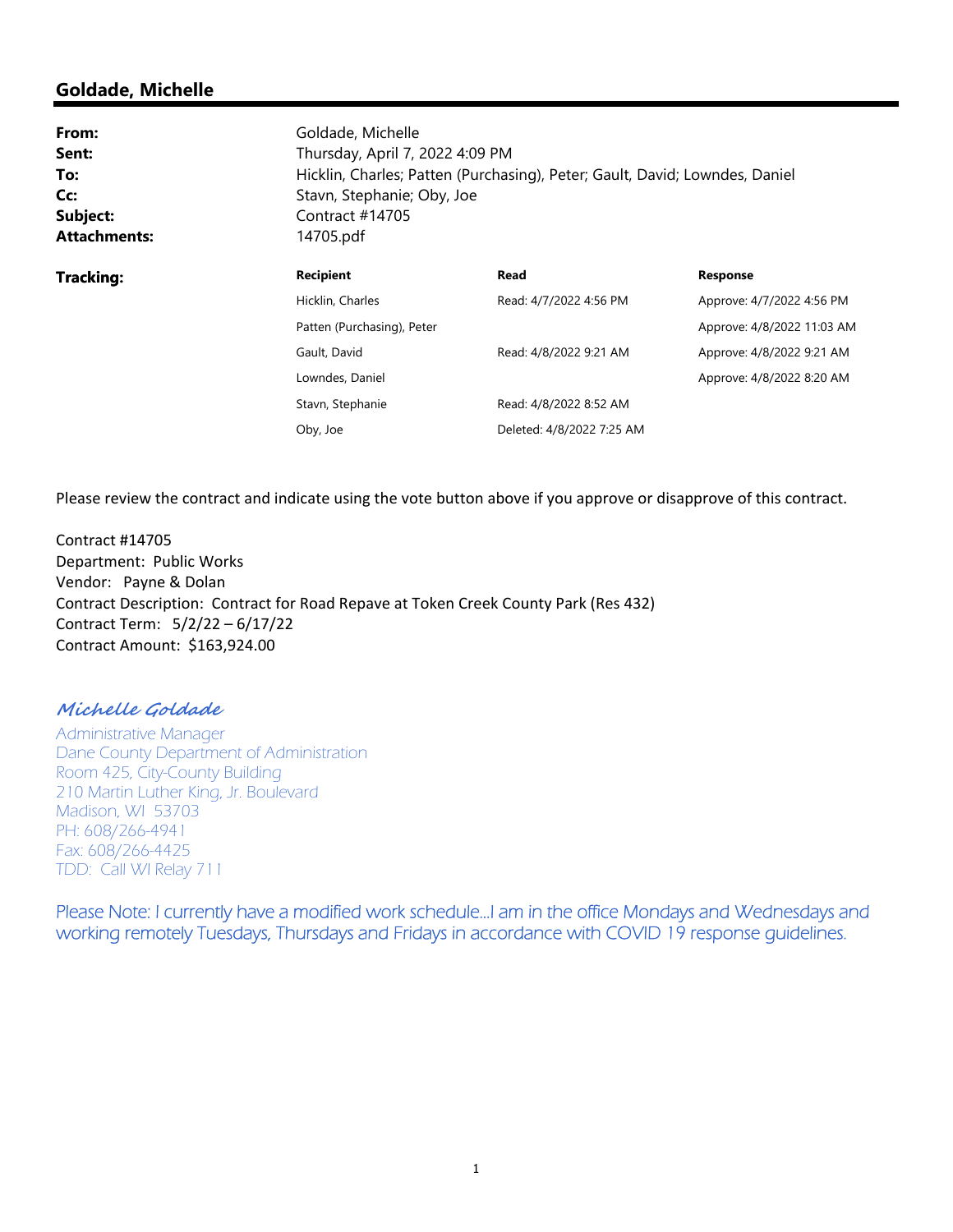| 1                          | 2021 RES-432                                                                                                                                                                                                                                                                                                                      |  |  |  |  |  |  |
|----------------------------|-----------------------------------------------------------------------------------------------------------------------------------------------------------------------------------------------------------------------------------------------------------------------------------------------------------------------------------|--|--|--|--|--|--|
| $\overline{2}$<br>3        | AWARD OF CONTRACT FOR ROAD REPAVE AT TOKEN CREEK COUNTY PARK                                                                                                                                                                                                                                                                      |  |  |  |  |  |  |
| 4<br>5<br>6<br>7<br>8      | The Department of Administration-Public Works Engineering Division reports the receipt of bids<br>for Road Repave at Token Creek County Park, 6200 Williamsburg Way, DeForest, WI Bid<br>#322009.                                                                                                                                 |  |  |  |  |  |  |
| 9<br>10                    | A complete tabulation is on file at the Department of Public Works office. The low qualified<br>bidder is:                                                                                                                                                                                                                        |  |  |  |  |  |  |
| 11<br>12<br>13<br>14<br>15 | Payne & Dolan, Inc.<br>6295 Lacy Road<br>Fitchburg, WI 53593                                                                                                                                                                                                                                                                      |  |  |  |  |  |  |
| 16<br>17                   | Total: \$163,924.00                                                                                                                                                                                                                                                                                                               |  |  |  |  |  |  |
| 18<br>19<br>20             | The Public Works staff finds the amount to be reasonable and recommends the bid be awarded<br>to Payne & Dolan, Inc.                                                                                                                                                                                                              |  |  |  |  |  |  |
| 21<br>22<br>23             | There are sufficient funds available for this project. The term of the borrowing used to support<br>this project will be 5 years.                                                                                                                                                                                                 |  |  |  |  |  |  |
| 24<br>25<br>26             | NOW, THEREFORE, BE IT RESOLVED that a Contract be awarded to Payne & Dolan, Inc., in<br>the amount of \$163,924.00; and                                                                                                                                                                                                           |  |  |  |  |  |  |
| 27<br>28<br>29             | <b>BE IT FURTHER RESOLVED</b> that the County Executive and the County Clerk be authorized<br>and directed to sign the Contract; and                                                                                                                                                                                              |  |  |  |  |  |  |
| 30<br>31<br>32             | BE IT FURTHER RESOLVED that the Department of Administration-Public Works Engineering<br>Division be directed to ensure complete performance of the Contract; and                                                                                                                                                                 |  |  |  |  |  |  |
| 33<br>34<br>35<br>36       | <b>BE IT FINALLY RESOLVED</b> that the Public Works & Transportation Committee shall approve<br>all change orders to the Contract, subject to submission of change orders to the County Board<br>for approval where the sum involves \$20,000 or more than 10% of the original approved<br>Contract amount, whichever is smaller. |  |  |  |  |  |  |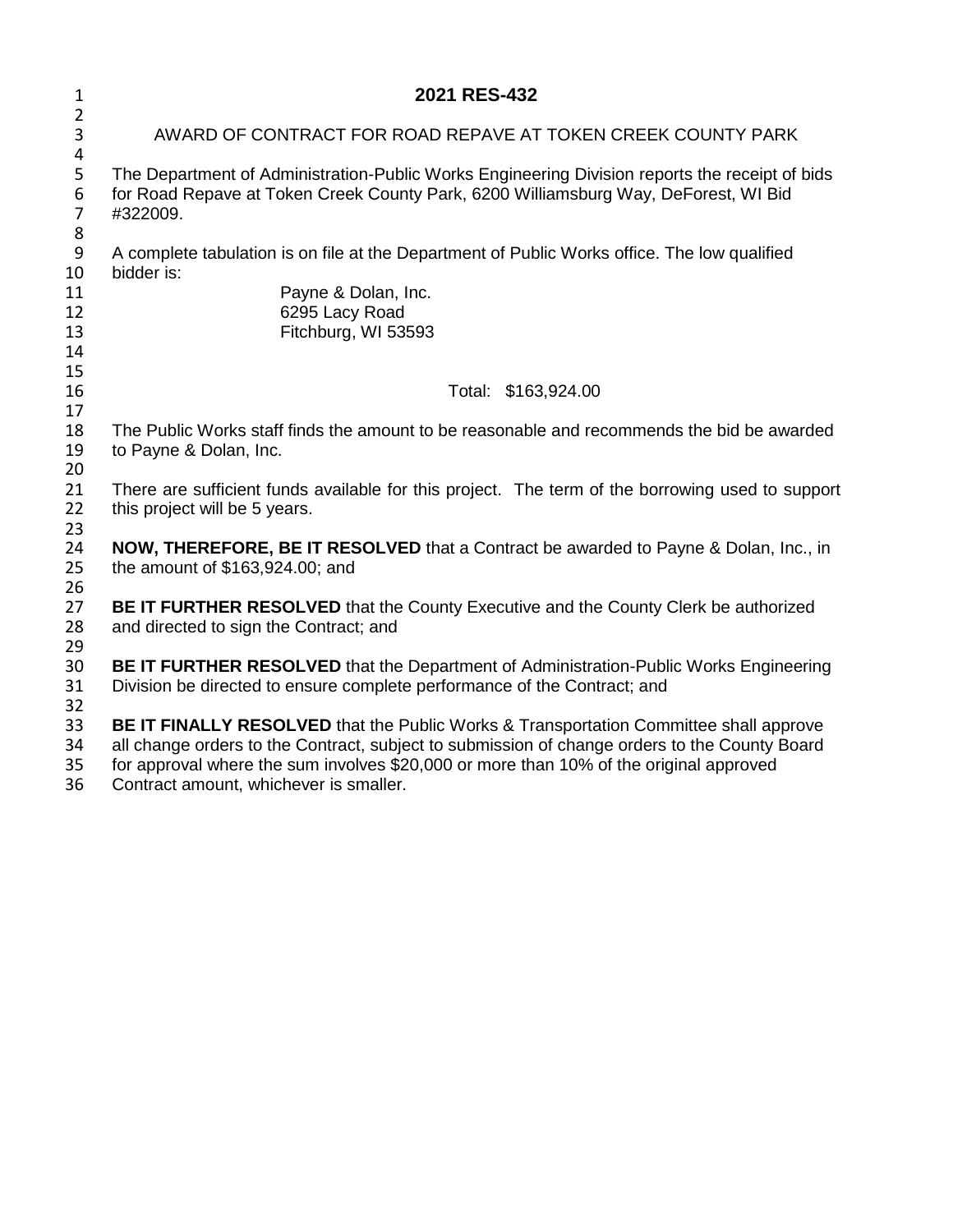#### **COUNTY OF DANE**

#### **PUBLIC WORKS CONSTRUCTION CONTRACT**

Contract No. 14705 Bid No. 322009

Authority: 2021 RES - 432

**THIS CONTRACT,** made and entered into as of the date by which authorized representatives of both parties have affixed their signatures, by and between the County of Dane (hereafter referred to as "COUNTY") and PAYNE & DOLAN, INC. (hereafter, "CONTRACTOR"), and

## **W I T N E S S E T H :**

**WHEREAS,** COUNTY, whose address is c/o Public Works Director, 1919 Alliant Energy Center Way, Madison, WI 53713, desires to have CONTRACTOR provide Road Repaving at Token Creek County Park ("the Project"); and

**WHEREAS,** CONTRACTOR, whose address is 6295 Lacy Road, Fitchburg, WI 53593 is able and willing to construct the Project, in accordance with the Construction Documents;

**NOW, THEREFORE,** in consideration of the above premises and the mutual covenants of the parties hereinafter set forth, the receipt and sufficiency of which is acknowledged by each party for itself, COUNTY and CONTRACTOR do agree as follows:

**1.** CONTRACTOR agrees to construct, for the price of  $\frac{163,924.00}{163,924.00}$  the Project and at the CONTRACTOR'S own proper cost and expense to furnish all materials, supplies, machinery, equipment, tools, superintendence labor, insurance, and other accessories and services necessary to complete the Project in accordance with the conditions and prices stated in the Bid Form, , General Conditions of Contract,, the drawings which include all maps, plats, plans, and other drawings and printed or written explanatory matter thereof, and the specifications therefore as prepared by Dane County Parks Department (hereinafter referred to as "the Architect / Engineer"), and as enumerated in the Project Manual Table of Contents, all of which are made a part hereof and collectively evidence and constitute the Contract.

**2.** The term of this Contract shall commence when fully executed by the parties. The CONTRACTOR shall commence the Work by \_\_May 2, 2022 . The Work's substantial completion date shall be  $\frac{June}{17, 2022}$ . Failure to meet commence work or substantial completion dates on the Work as set forth herein is grounds for termination of the Contract and other remedies as set forth in the General Conditions of Contract incorporated herein.

**3.** COUNTY agrees to pay the CONTRACTOR in current funds for the performance of the Contract subject to additions and deductions, as provided in the General Conditions of Contract, and to make payments on account thereof as provided in Article entitled, "Payments to Contractor" of the General Conditions of Contract.

**4.** During the term of this Contract, CONTRACTOR agrees to take affirmative action to ensure equal employment opportunities. The CONTRACTOR agrees in accordance with Wisconsin Statute 111.321 and Chapter 19 of the Dane County Code of Ordinances not to discriminate on the basis of age, race, ethnicity, religion, color, gender, disability, marital status, sexual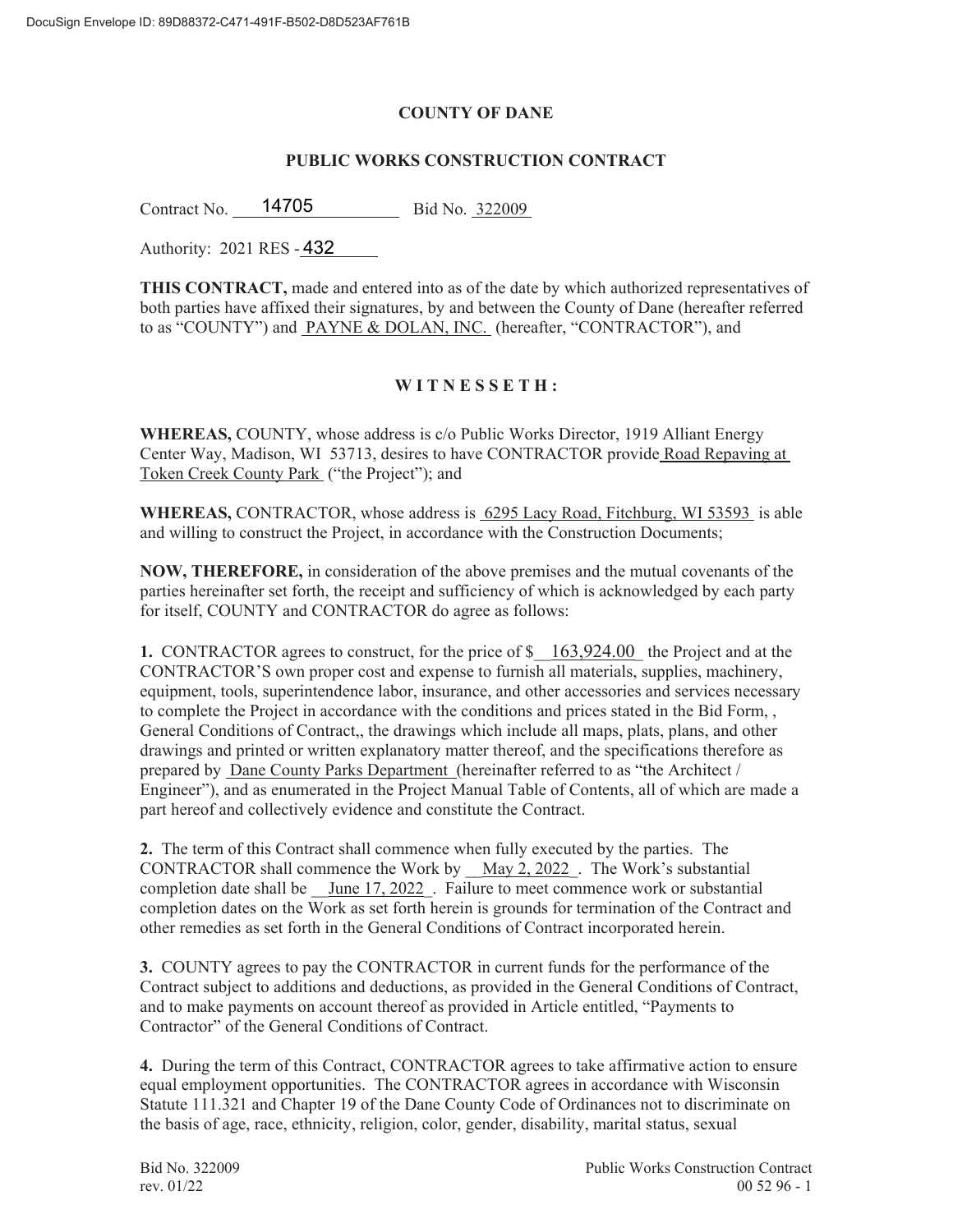orientation, national origin, cultural differences, ancestry, physical appearance, arrest record or conviction record, military participation or membership in the national guard, state defense force or any other reserve component of the military forces of the United States, or political beliefs. Such equal opportunity shall include, but not be limited to, the following: employment, upgrading, demotion, transfer, recruitment, advertising, layoff, termination, training, rates of pay, and any other form of compensation. CONTRACTOR agrees to post in conspicuous places, available to all employees and applicants for employment, notices setting forth the provisions of this paragraph.

**5.** CONTRACTOR shall file an Affirmative Action Plan with the Dane County Contract Compliance Specialist in accord with Chapter 19 of the Dane County Code of Ordinances. CONTRACTOR must file such plan within fifteen (15) business days of the effective date of this Contract. During the term of this Contract CONTRACTOR shall also provide copies of all announcements of employment opportunities to COUNTY'S Office of Equity & Inclusion, and shall report annually the number of persons, by race, ethnicity, gender, and disability status, which apply for employment and, similarly classified, the number hired and number rejected.

**6.** During the term of this Contract, all solicitations for employment placed on CONTRACTOR'S behalf shall include a statement to the effect that CONTRACTOR is an "Equal Opportunity Employer".

**7.** CONTRACTOR agrees to furnish all information and reports required by COUNTY'S Contract Compliance Specialist as the same relate to affirmative action and nondiscrimination, which may include any books, records, or accounts deemed appropriate to determine compliance with Chapter 19, Dane County Code of Ordinances, and the provisions of this Contract.

**8.** The intent of this Contract is to be a Contract solely between the parties hereto and for their benefit only. Do not construe any part of this Contract to add to, supplement, amend, abridge or repeal existing rights, benefits or privileges of any third party or parties including, but not limited to, employees of the parties.

**9.** The entire agreement of the parties is contained herein and this Contract supersedes any and all oral agreements and negotiations between the parties relating to the subject matter hereof. The parties expressly agree that the express terms of this Contract shall not be amended in any fashion except in writing, executed by both parties.

**10.** CONTRACTOR must be qualified as a Best Value Contractor or have proven their exemption with Dane County Public Works Engineering Division before Bid Due Date / Time. All contractors and subcontractors must be qualified as a Best Value Contractor or have proven their exemption to perform any work under this Contract.

**11.** This Contract, and any amendment or addendum relating to it, may be executed and transmitted to any other party by legible facsimile reproduction or by scanned legible electronic PDF copy, and utilized in all respects as, an original, wet-inked manually executed document. Further, this Contract and any amendment or addendum thereto, may be stored and reproduced by each party electronically, photographically, by photocopy or other similar process, and each party may at its option destroy any original document so reproduced. All parties hereto stipulate that any such legible reproduction shall be admissible in evidence as the original itself in any judicial, arbitration or administrative proceeding whether or not the original is in existence and whether or not each party made such reproduction in the regular course of business. This term does not apply to the service of notices under this Contract.